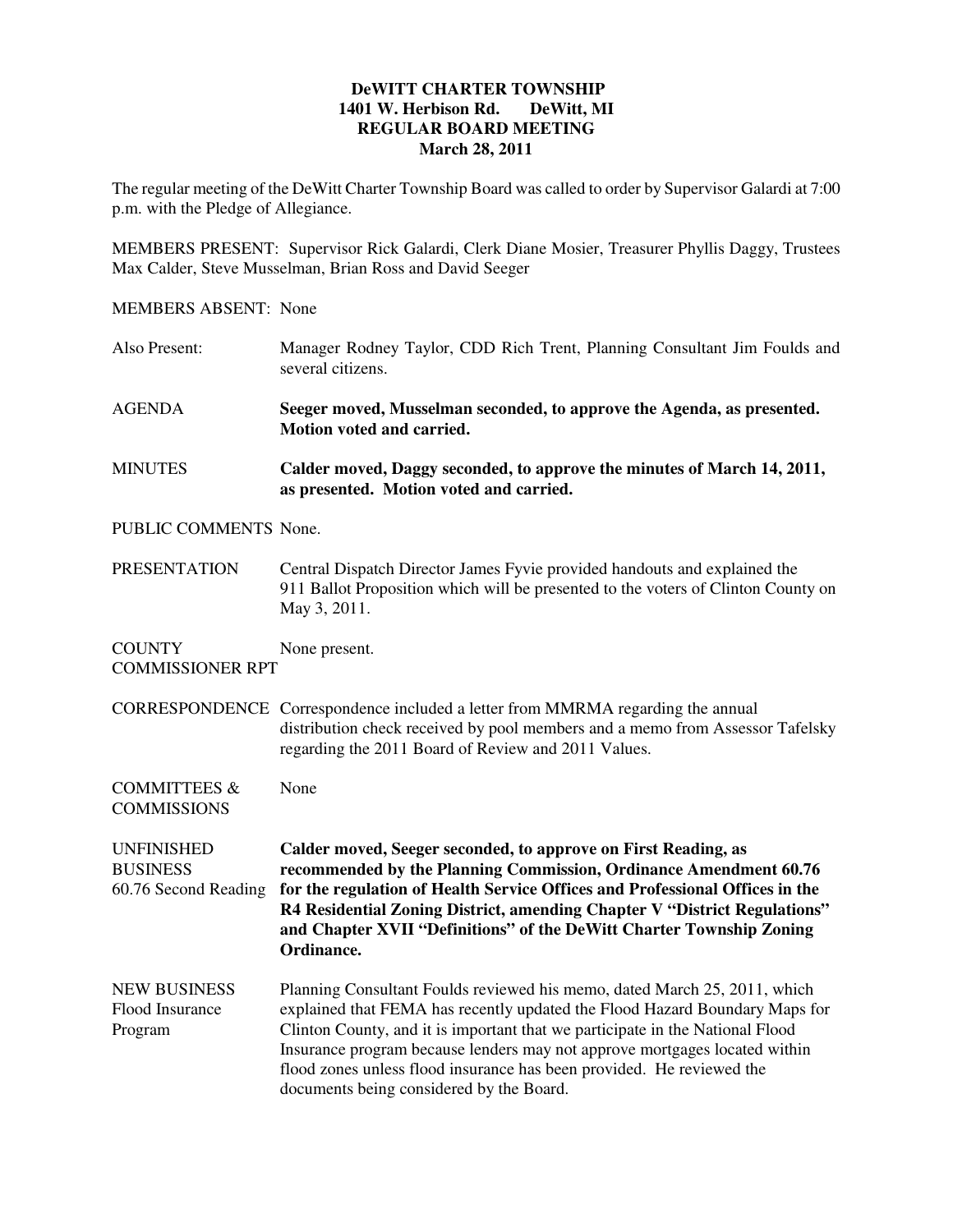| <b>Township Board Minutes</b><br>March 28, 2011 Page 2 |                                                                                                                                                                                                                                                                                                                                            |  |  |
|--------------------------------------------------------|--------------------------------------------------------------------------------------------------------------------------------------------------------------------------------------------------------------------------------------------------------------------------------------------------------------------------------------------|--|--|
|                                                        | Seeger moved, Musselman seconded, to approve on First Reading,<br>Floodplain Management Ordinance Amendment 40.1.                                                                                                                                                                                                                          |  |  |
|                                                        | AYES: Ross, Calder, Daggy, Mosier, Galardi, Seeger, Musselman<br><b>NAYS: None</b><br>Motion carried.                                                                                                                                                                                                                                      |  |  |
|                                                        | Seeger moved, Calder seconded, to adopt Resolution 110303, authorizing<br>participation in the National Flood Insurance Program.                                                                                                                                                                                                           |  |  |
|                                                        | AYES: Musselman, Seeger, Galardi, Mosier, Daggy, Calder, Ross<br><b>NAYS: None</b><br>Motion carried.                                                                                                                                                                                                                                      |  |  |
|                                                        | Clerk Mosier noted that Ordinance Amendment 40.1 will be renumbered at<br>Second Reading.                                                                                                                                                                                                                                                  |  |  |
|                                                        | Better Buildings Grant Manager Taylor provided a memo, dated March 25, 2011, that explained the<br>Better Buildings Grant for \$315,000 (includes Bath Township) which will provide<br>energy audits of 420 homes in the southern tier of the Township and 420 homes in<br>Bath Township, through a contract with Michigan Energy Options. |  |  |
|                                                        | Ross moved, Daggy seconded, to authorize the Township Clerk and the<br>Township Manager to execute the contract with Michigan Department<br>of Energy, Labor & Economic Growth, for the Better Buildings grant.<br>Motion voted and carried.                                                                                               |  |  |
|                                                        | Mosier moved, Daggy seconded, to authorize the Township Clerk to execute<br>the proposed contract with Michigan Energy Options and Bath Township<br>allowing the creation of the partnership for the implementation of the Better<br>Buildings Grant. Motion voted and carried.                                                            |  |  |
|                                                        | Mosier moved, Daggy seconded, to authorize the Township Manager, with<br>assistance from Michigan Energy Options, to select vendors for the<br>implementation of the Better Buildings Grant and authorize the Township<br>Clerk to execute any necessary documents. Motion voted and carried.                                              |  |  |
|                                                        | Mosier moved, Calder seconded, to approve the creation of a new fund to<br>the 2011 Township Budget, to administer the Better Buildings Grant. Motion<br>voted and carried.                                                                                                                                                                |  |  |
| <b>Budget Adjustment</b><br>(Security Grant)           | Manager Taylor explained the RAP Grant from MMRMA for \$3,750 for the<br>installation of panic buttons and door access cards, in the Township Hall, total<br>project cost of less than \$8,000.                                                                                                                                            |  |  |
|                                                        | Calder moved, Daggy seconded, to approve the following budget adjustment<br>to the 2011 Township Budget for the Security Rap Grant: \$8,000 to 101-<br>262-977-000 from 101-000-390-000 General Fund Balance. Motion voted<br>and carried.                                                                                                 |  |  |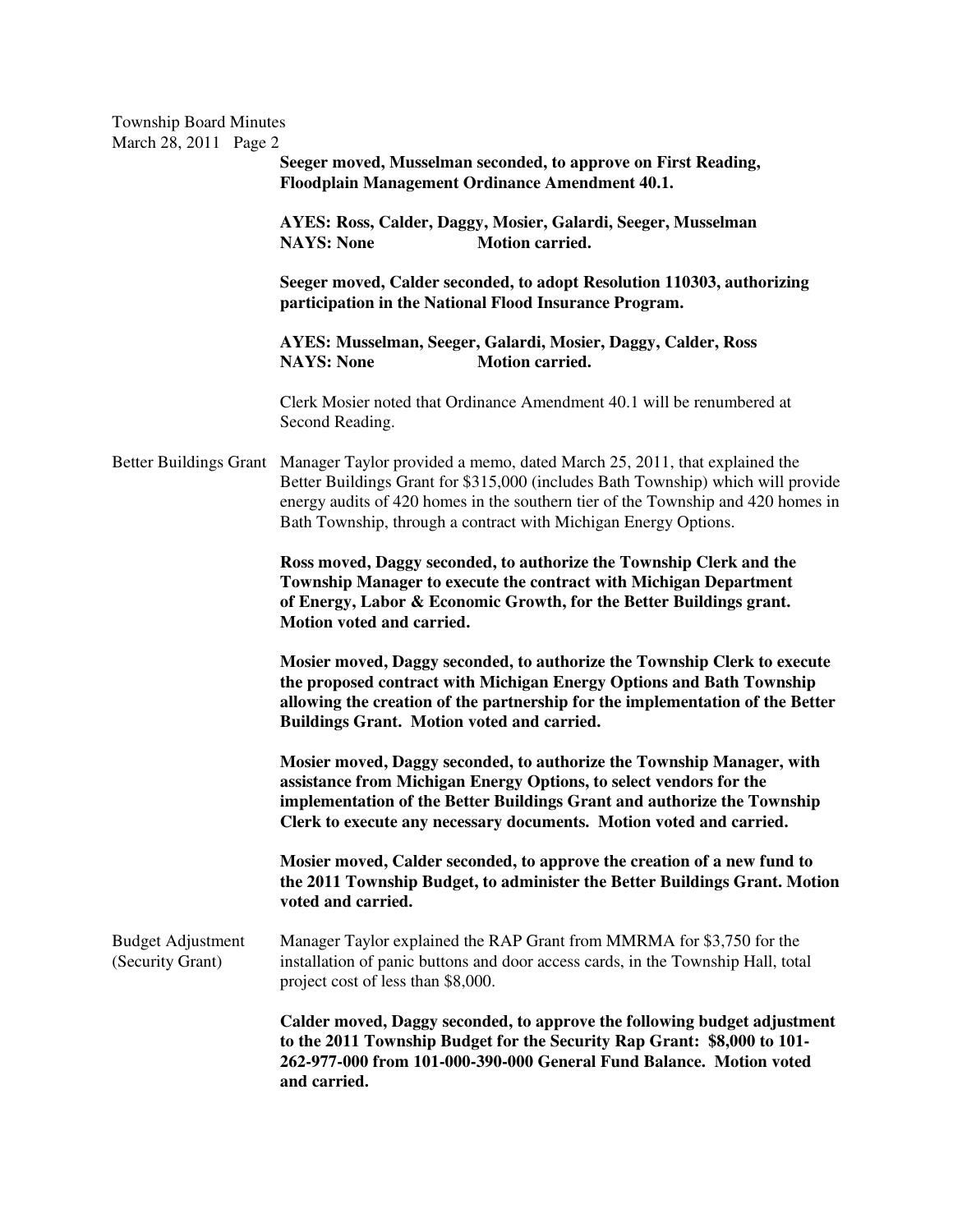Township Board Minutes March 28, 2011 Page 3

| Employment<br>Recommendation                                      | Ross moved, Calder seconded, to hire Jason Hendley and Joseph Spagnuolo<br>as Paid-On-Call Firefighter/MFR at will employees pending completion of<br>an employment physical. Motion voted and carried.                                                                                                                                                                                                                                                                                                                                                                                                                                                                                                         |  |
|-------------------------------------------------------------------|-----------------------------------------------------------------------------------------------------------------------------------------------------------------------------------------------------------------------------------------------------------------------------------------------------------------------------------------------------------------------------------------------------------------------------------------------------------------------------------------------------------------------------------------------------------------------------------------------------------------------------------------------------------------------------------------------------------------|--|
| <b>Executive Session</b><br><b>Union Negotiations</b><br>(Police) | Seeger moved, Daggy seconded, to adjourn to Executive Session at 7:55 p.m.,<br>to discuss (police) Union Negotiations.                                                                                                                                                                                                                                                                                                                                                                                                                                                                                                                                                                                          |  |
|                                                                   | AYES: Daggy, Calder, Ross, Mosier, Galardi, Seeger Musselman<br><b>NAYS: None</b><br><b>Motion carried.</b>                                                                                                                                                                                                                                                                                                                                                                                                                                                                                                                                                                                                     |  |
|                                                                   | Supervisor Galardi reconvened the meeting at 8:25 p.m.                                                                                                                                                                                                                                                                                                                                                                                                                                                                                                                                                                                                                                                          |  |
| <b>VOUCHERS</b>                                                   | Seeger moved, Calder seconded, to approve General Fund Operating<br>Vouchers 58250 – 58286. Motion voted and carried.                                                                                                                                                                                                                                                                                                                                                                                                                                                                                                                                                                                           |  |
| <b>REPORTS &amp;</b><br><b>COMMENTS</b>                           | Manager Taylor reported the following: walking and bike trail audits will be<br>done in the Township, also considering how they connect to the City of DeWitt<br>Pathways; a future presentation is planned for the Board to explain the (focus on<br>Food) SCC Farm & Food Coalition; he and Assessor Tafelsky attended a<br>meeting with the City of Williamston regarding the possibility of sharing services,<br>i.e. assessing, building inspections; his office is working on cleaning up the Trust<br>and Agency Fund and returning money on deposit with the Township to the<br>rightful depositor, which may be upwards of \$100,000; he will be gone for a<br>week's vacation, beginning this Friday. |  |
|                                                                   | Trustee Ross commended Manager Taylor on his aggressive approach to finding<br>grant funding.                                                                                                                                                                                                                                                                                                                                                                                                                                                                                                                                                                                                                   |  |
|                                                                   | Clerk Mosier reported that absentee ballots for the May $3rd$ election have been<br>mass mailed and are now available to the public. She also reported that the Clean<br>Sweep program is set for May $7th$ and volunteers are needed to work the check-in.                                                                                                                                                                                                                                                                                                                                                                                                                                                     |  |
|                                                                   | Supervisor Galardi reported that there have been some changes in the latest<br>negotiations for an Aerotropolis: 1) the Township property that was mapped<br>surrounding a part of the airport cannot be included in the agreement 2) the land<br>will go back to DeWitt Township in 50 years if the Township repays the City of<br>Lansing for their investment and services provided, or the agreement can be re-<br>upped for another 50 years, or the land could go to the City permanently. There<br>was discussion on the Airport Authority's position on the 425 Agreement and<br>their recent actions.                                                                                                  |  |
|                                                                   | Supervisor Galardi stated that he has been asked to sign a Notice of Intent to be<br>submitted with the Next Michigan Designation, Notice of Intent for Aerotropolis<br>Designation Application.                                                                                                                                                                                                                                                                                                                                                                                                                                                                                                                |  |